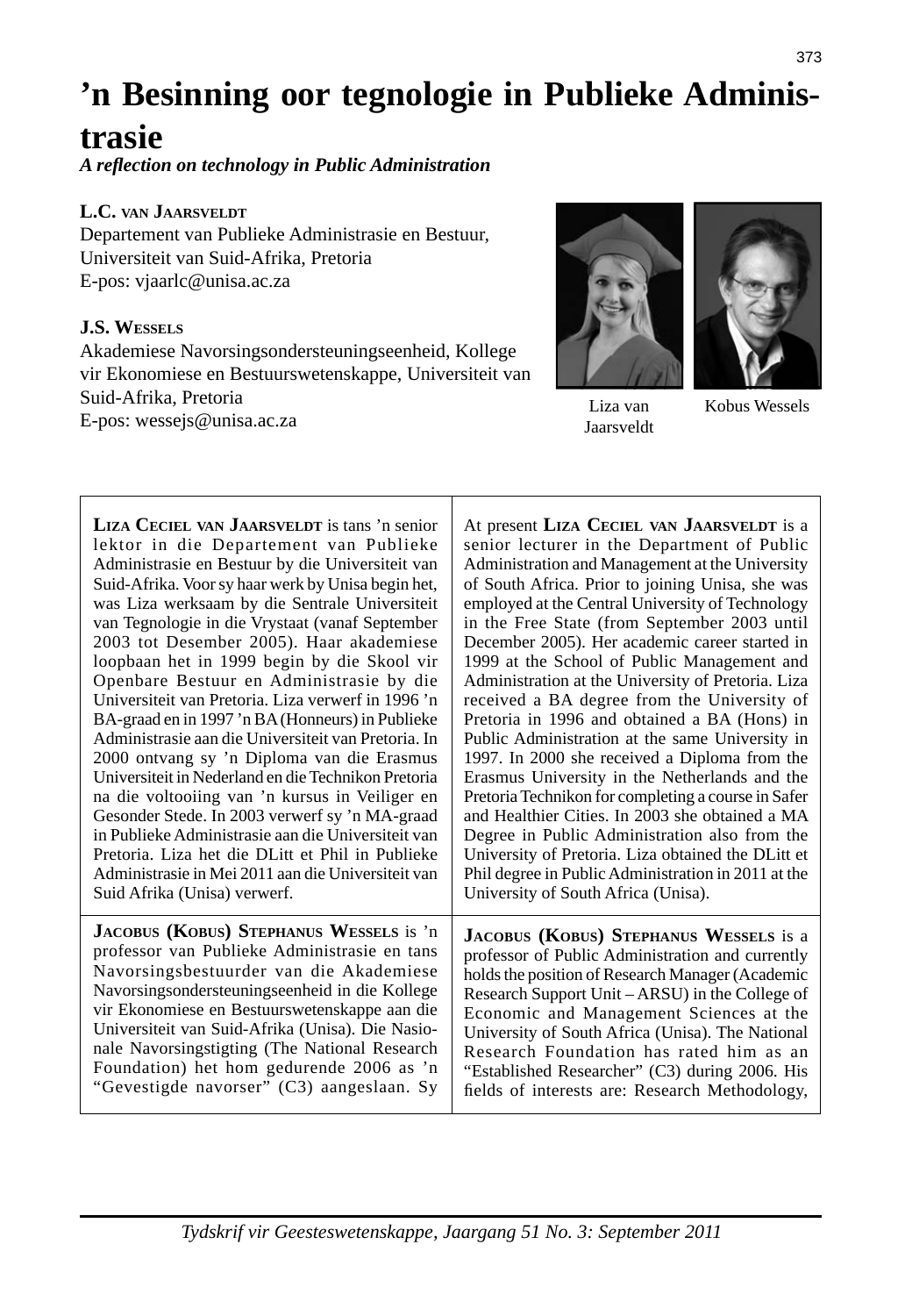belangstellingsvelde is: Navorsingsmetodologie, etiek in Publieke Administrasie, kurrikulumontwikkeling en lewenslange leer. Hy is mederedakteur van en bydraer tot 'n akademiese werk *Refl ective Public Administration: views from the South,* wat deur Oxford University Press gepubliseer is en ook 'n bydraer tot die handboek *South African human resource management for the public sector*. Hy is ook outeur en mede-outeur van baie publikasies in akademiese tydskrifte asook ander verslae en bydraes. Hy het verskeie referate gelewer by plaaslike en internasionale konferensies. Hy is 'n lid van die Association of Southern African Schools and the Departments of Public Administration and Management (ASSADPAM), die South African Association of Public Administration and Management (SAAPAM) en die Suid-Afrikaanse Akademie vir Wetenskap en Kuns*.*

ethics in public administration, curriculum development and lifelong learning. He holds a DPhil degree from the University of Pretoria. He is co-editor of, and contributor to a scholarly book *Refl ective Public Administration: views from the South,* published by Oxford University Press and also a contributor to the textbook *South African human resource management for the public sector*. He is also author and co-author of many publications in scholarly journals as well as other reports and contributions. He has read numerous papers at local and international conferences. He is a member of the Association of Southern African Schools and the Departments of Public Administration and Management (ASSADPAM), the South African Association of Public Administration and Management (SAAPAM), and the *Suid-Afrikaanse Akademie vir Wetenskap en Kuns* (South African Academy of Science and Arts).

## **ABSTRACT**

#### *A refl ection on technology in Public Administration*

*The emotional value attached to poor public services in South Africa is evident from the recent violent protests by citizens in the South African Mpumalanga Province against the perceived lack of proper service delivery by the government. Bearing in mind the expectations for service delivery after the election of new public representatives in the national and provincial spheres during 2009, it is appropriate to critically refl ect on the how and the means (sometimes referred to as "technology") applied by public institutions to transform political policy into practical programmes. This critical reflection is usually expected to be the result of the influence of the academic subject Public Administration. This article is thus concerned with whether Public Administration discourse has included a critical refl ection on technical apparatus and technical activities in the domain of the technical insofar as it concerns public administration. Various scholars have in the last few decades written extensively about the application of technology by government in rendering public services. However, the question can be asked whether technology is only of recent relevance to Public Administration or whether the early scholars such as White (1926) and Gullick (1937) perhaps have paved the way during the 1920s and 1930s for a Public Administration refl ection on the use of technology today.* 

 *This article refl ects on the historical and current place of technology in Public Administration, specifi cally with regard to improving public service delivery. This refl ection is based on a comprehensive review of relevant books and journal articles. It starts with an analysis of the concepts technique and technology, followed by an assessment of the role of technology in Public Administration and proceeds with a discussion of not only the place of technology in the subject of Public Administration, but also the relevance of public administration technology for improving service delivery. For the purpose of this article the concept technology refers to the critical refl ection on the technical, while the concept technique refers to the domain of the technical where technical objects (tools) are used in technical activities.* 

 *Consequently, technique and technology in Public Administration are studied in terms of three broad traditions of the discipline, namely the European tradition, the British tradition and*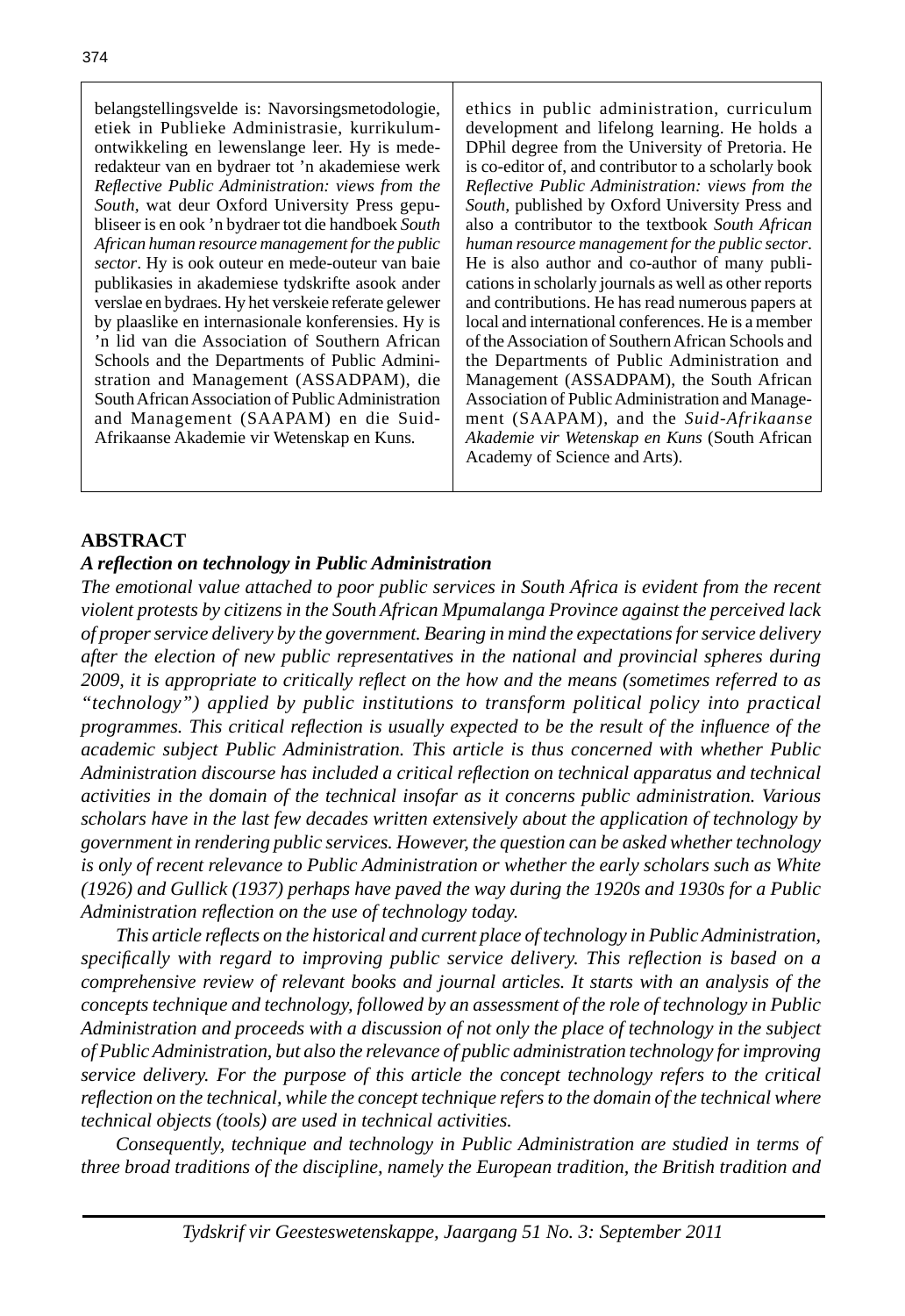*the American tradition. The article argues that Public Administration, the academic subject refl ecting critically on the practice of public administration, has developed since the sixteenth century Cameralist Germany and Austria as a result of a growing need for administrative techniques necessary to carry out public functions, into the technology of public administration. The content of Public Administration has been strongly infl uenced by changes in the social order*  in the broadest sense of the word. Subsequently the technical tools and activities used by general society have not only been applied in public administration, but became part of the domain of *Public Administration. Public Administration thus has to study the techniques relevant to public service delivery. These techniques may include those related to the use of the computer (the socalled information technology) in an ever changing public administration.* 

 *The development of Public Administration as a subject fi eld can be summarised as a gradual movement from a public administration dominated by politics and generalists to public administration rendering services to societies with diverse and specialised needs by means of ever changing techniques. Public Administration seems to develop as a result of a growing need for a body of techniques for executing public functions. The result of the application of these techniques in public administration is inevitably refl ected in the quality of the government services rendered to the public. Public Administration, the technology of public administration, has to take cognisance of communities' dissatisfaction with public service delivery, and critically investigate the techniques responsible for the inappropriate public services in order to improve the applied techniques.*

- **KEY WORDS:** Public Administration; technology; technique; development; computer; education; academic subject; service delivery; public service; reflection
- **TREFWOORDE :** Publieke Administrasie; tegnologie; tegniek; ontwikkeling; rekenaar; opvoeding; akademiese vak; dienslewering; openbare diens; besinning

#### **OPSOMMING**

Hierdie artikel handel oor die vraag of die Publieke Administrasie-diskoers 'n kritiese besinning oor die tegniese apparaat en tegniese aktiwiteite insluit in soverre dit publieke administrasie behels. 'n Oorsig van die teenwoordigheid van tegnologie in die ontwikkeling van Publieke Administrasie in Europa, Brittanje en die Verenigde State van Amerika, toon aan dat Publieke Administrasie as 'n aparte vak ontstaan het as gevolg van 'n groeiende behoefte aan 'n korpus van tegnieke vir die uitvoering van openbare funksies. Trouens, die vak Publieke Administrasie beliggaam die tegnologie vir publieke administrasie. Publieke Administrasie moet dus in die toepassingskonteks die tegnieke wat relevant is vir die lewering van openbare dienste bestudeer. Die insluiting van 'n studie van die tegnieke wat verband hou met die gebruik van die rekenaar in publieke administrasie is dus 'n logiese gevolg van Publieke Administrasie, wat die tegnologie is van 'n immer veranderende publieke administrasie.

#### **INLEIDING**

Die emosionele reaksie op die swak openbare dienste in Suid-Afrika is duidelik te sien in die onlangse gewelddadige protes deur burgers in die Suid-Afrikaanse Mpumalangaprovinsie teen die waargenome gebrek aan toereikende dienslewering deur die regering (*News24* 2011). Gedagtig aan die hoë verwagtinge vir dienslewering na die verkiesing van nuwe openbare verteenwoordigers in die nasionale en provinsiale sfere gedurende 2009, is dit van pas om krities te besin oor die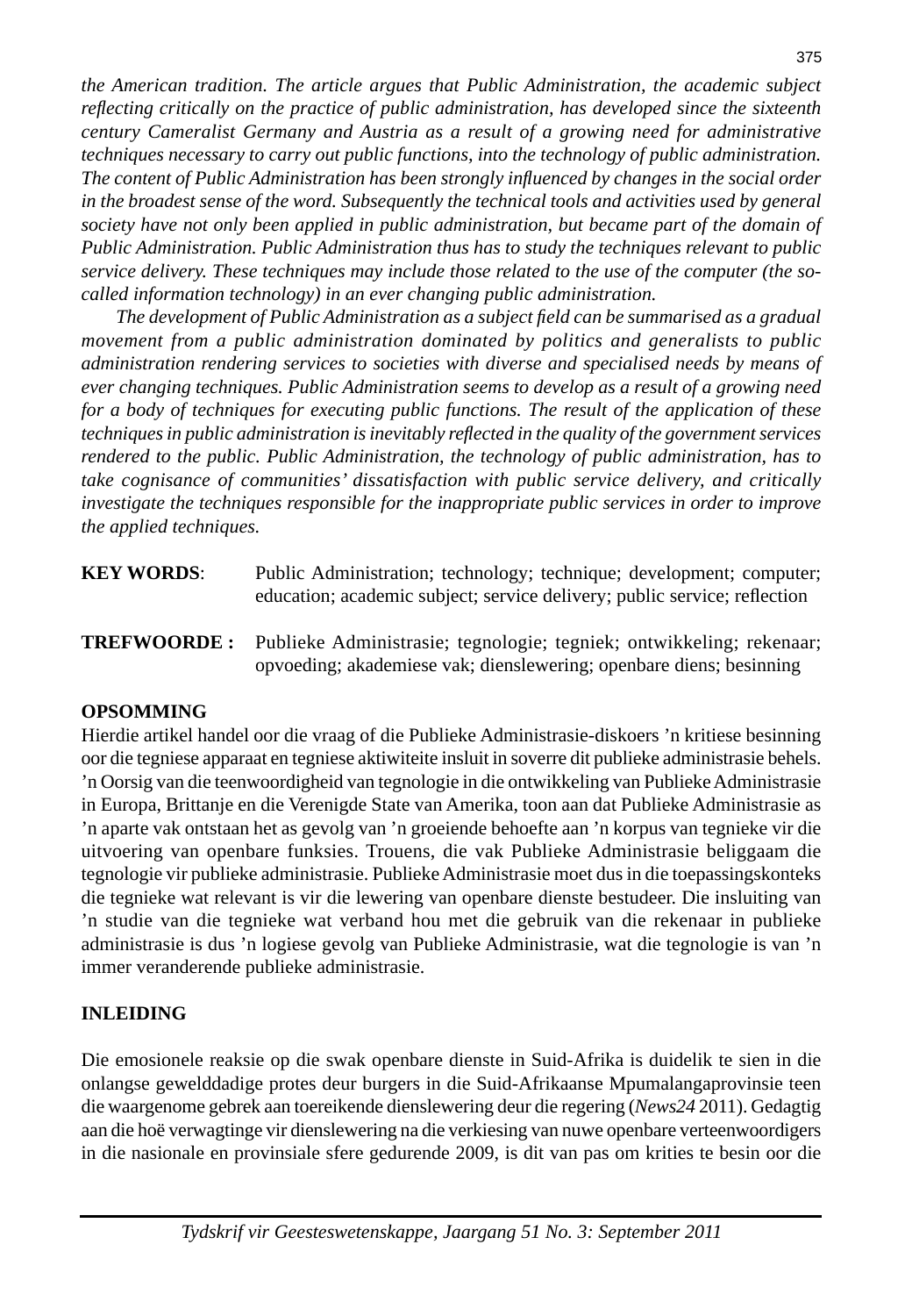hoe en die wyses (soms na verwys as "tegnologie") wat deur openbare instellings toegepas word om politieke beleid in praktiese programme te transformeer. Dit word algemeen van Publieke Administrasie as 'n akademiese vak verwag om krities oor die rol van publieke administrasie in dienslewering te besin.

Verskeie outeurs<sup>1</sup> het uitgebreid geskryf oor die gebruik van tegnologie deur die regering in die lewering van openbare dienste. Die vraag kan egter gevra word of tegnologie slegs van onlangse belang is vir Publieke Administrasie en of outeurs soos White (1926) en Gullick (1937) moontlik gedurende die 1920's en 1930's die weg gebaan het vir die besinning van Publieke Administrasie oor die gebruik van tegnologie vandag. Hierdie artikel sal besin oor die plek van tegnologie in Publieke Administrasie, spesifiek met betrekking tot die verbetering van openbare dienslewering.

 Die artikel bestaan uit 'n omvattende literatuuroorsig wat hoofsaaklik berus op die lees en ontleding van relevante boeke en tydskrifartikels. Dit skop af met 'n besinning oor die konsepte *tegniek* en *tegnologie*, gevolg deur 'n assessering van die rol van tegnologie in Publieke Administrasie.

#### **TEGNOLOGIE EN TEGNIEK**

Die konsep *tegnologie* word wyd gebruik in akademiese en populêre literatuur wat verband hou met openbare dienslewering (Cf. Rocheleau 2005; Garson 2007; Mayer-Schonberger & Lazer 2007). Die doel van hierdie afdeling is om 'n konseptuele analise van die woord *tegnologie* te doen ten einde die argumente van die onderskeie outeurs oor die onderwerp te volg.

 'n Literatuuroorsig toon dat alhoewel verskeie outeurs die woord *tegnologie* gebruik, hulle waarskynlik verskillende betekenisse in gedagte het. In 'n bydrae wat in 1991 gepubliseer is, wys die Suid-Afrikaanse filosoof Fanie de Beer (1991:105) daarop dat die woord *tegnologie* hoofsaaklik lukraak gebruik word deur óf na tegniese objekte (apparaat), óf na tegniese aktiwiteite (tegniek), óf na die domein van die tegniese (tegniek), óf na tegnologie as die *logos* oor die tegniese te verwys, insluitende 'n kritiese besinning oor die tegniese. De Beer voer in sy bydrae aan dat die gebruik van die woord *tegnologie* terwyl hulle eintlik die konsep *tegniek* bedoel deur sommige outeurs, (miskien onbewustelik) die kritiese moontlikheid van die konsep *tegnologie* elimineer. In sy analise van die konsep *tegnologie*, bevind De Beer hom in goeie geselskap, in die persoon van Hickman (2001), 'n filosoof wat spesialiseer in tegnologiese kultuur in die twintigste-eeuse konteks. Hy merk op dat daar 'n "high level of ambiguity with respect of our use of the term *technology*" (Hickman 2001:11) blyk te wees. Soos De Beer (1991:105), identifiseer Hickman (2001:11) vier moontlike konsepte vir die woord *tegnologie*, naamlik:

- (a) tegnieke, instrumente en artefakte (wat gelykstaan aan De Beer se konsep *tegniese objekte* of *apparaat*)
- (b) stelsels wat "exhibit and depend on such things" (wat gelykstaan aan De Beer se domein van die tegniese of die konsep *tegniek*)
- (c) die toepassing van wetenskaplike teorieë (wat gelykstaan aan De Beer se konsep *tegniese aktiwiteite*)
- (d) sistematiese navraag "into such things" (wat gelykstaan aan De Beer se logos oor die tegniese – die konsep *tegnologie*)

<sup>1</sup> Kyk onder meer Klay (1982:1-13); Kraemer & Northrop (1986:447-453); Snellen & Van de Donk (1998); Landsbergen (2001:206-220); Peled (2001:414-436).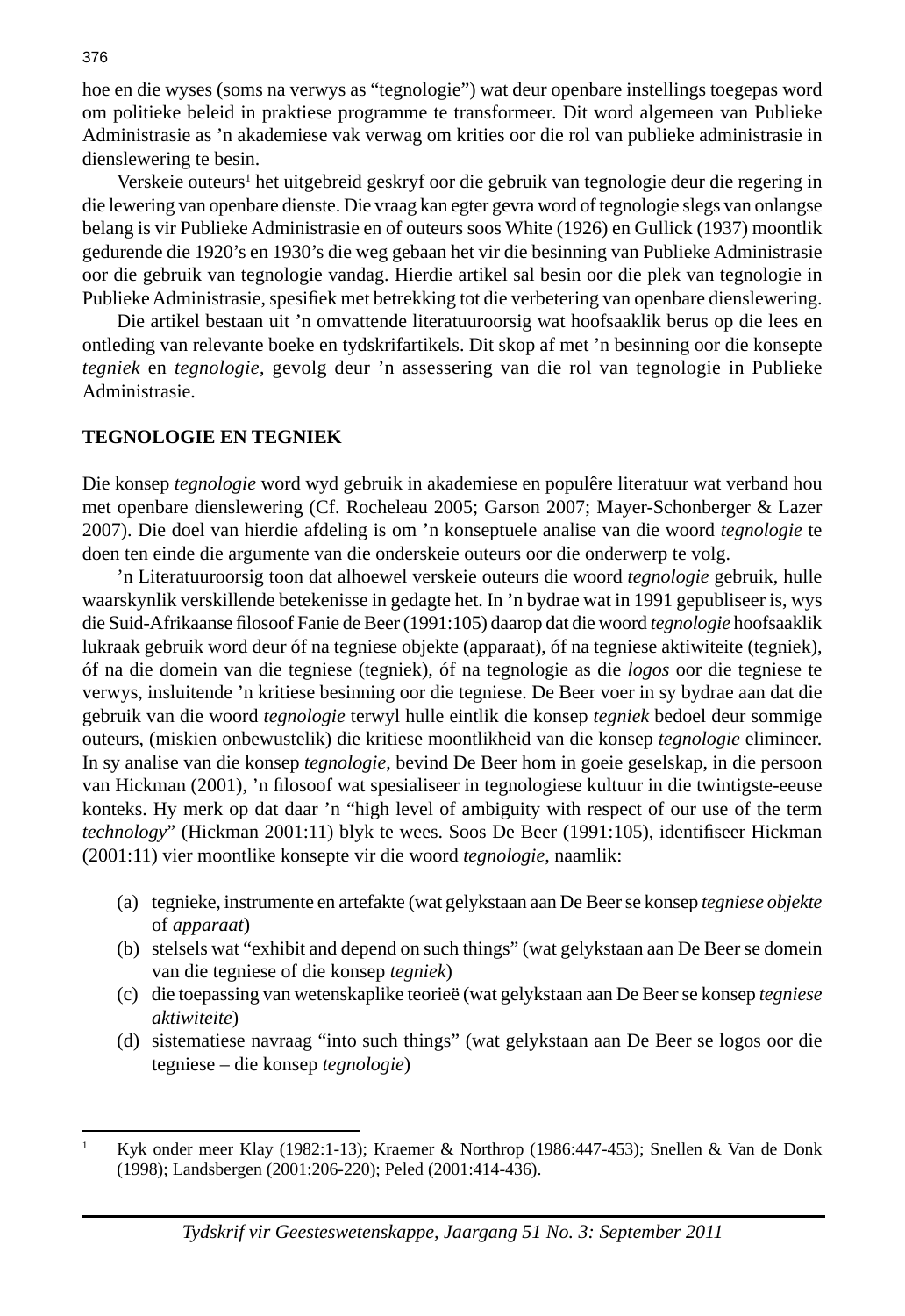Met betrekking tot die toepassing van hierdie spesifieke konsepte, merk Hickman (2001:11) op dat dit "almost seems as if we have allowed *technique*, meaning 'habitualized skills together with their tools and artifacts,' to be absorbed by *technology*, meaning 'systematic inquiry into technique.' Or perhaps it is the other way around. Perhaps the habitualized practice of techniques has led us to neglect systematic inquiry into such practices."

 Outeurs soos Schroeder (2007) en Ihde (1979) pas die konsep *tegnologie* hoofsaaklik toe met *tegniek* as betekenis. Beide outeurs argumenteer egter vir die bestaan van 'n verhouding tussen wetenskap (verwant aan De Beer en Hickman se *tegnologie*), tegnologie (verwant aan De Beer en Hickman se *tegniek*) en sosiale effek. Hierdie verhouding is betekenisvol uit die standpunt van Publieke Administrasie. Indien 'n mens die argument van Schroeder (2007:2) aanvaar dat wetenskap en tegnologie sosiale verandering bepaal, en as 'n mens openbare beleid beskou as die tegniek van die wetenskap van publieke administrasie, kan 'n mens ook argumenteer dat beide Publieke Administrasie en openbare beleid sosiale verandering bepaal.

 Dit bring ons by die implikasie van die konsepte *tegnologie*, *tegniese apparaat* en *tegniese aktiwiteite* vir Publieke Administrasie. Die tegniese apparatuur van publieke administrasie kan rekenaars, reëlboeke, identiteitsdokumente, vorms en sertifikate insluit, terwyl die tegniese aktiwiteite die implementering van standaard beleid en die volg van werkprosedures en -roetines insluit, soos die rybewystoets en die aansoekprosedure vir 'n identiteitsdokument of paspoort. Saam kan hierdie objekte en aktiwiteite beskou word as die *tegnieke* van publieke administrasie, of soos Hickman (2001:23) hulle beskryf as "habitualized techniques". Hickman (2001:23) argumenteer dat wanneer hierdie tegnieke toegepas word op problematiese situasies, maar in gebreke bly om hulle op te los, meer tegnologie (doelbewuste ondersoek van tegnieke) nodig sal wees. Publieke Administrasie kan ook betrokke raak by die doelbewuste ondersoek (wetenskaplike navorsing) na die tegnieke van publieke administrasie, in soverre ervare openbare amptenare nie die probleme sonder akademiese intervensie kan oplos nie.

 Met die bostaande besinning voor oë, is dit nodig om te verklaar dat die betekenis van die konsepte *tegniek* en *tegnologie* nie beperk is tot die rekenaar as tegniese objek of instrument in publieke administrasie nie. Die implikasie van die bostaande bespreking is dat die konsep *tegniek* binne die konteks van publieke administrasie, al die konseptuele en tasbare apparatuur en aktiwiteite ("habitualised and routinised", soos Hickman daarna verwys) insluit wat nodig is om die werk wat met publieke administrasie geassosieer word, uit te voer. Die gevolg van die verhouding tussen die openbare amptenaar as die gebruiker van hierdie tegnieke en die tegnieke, is volgens Ihde (2002:137) 'n tweerigtingverhouding: in die mate wat 'n mens 'n tegniek gebruik of toepas word 'n mens ook gebruik en is jy in diens van daardie tegniek. Dit beteken dat die openbare amptenaar nie net die uitvoerder van openbare beleid is nie, maar ook deur daardie selfde beleid beperk word. Dit bring die vraag oor menslike vryheid en die verantwoordelikheid van die gebruikers (openbare amptenare) en ontvangers (burgers) van hierdie tegnieke na vore (Ihde 1979:146).

 Hierdie vraag rig die fokus op tegniek as 'n primêre faktor in die mens se "emergence and distinction from nature" (Ricoeur 1965:82). Schroeder (2007: 2) verwys na die effek van hierdie onderskeid van natuur as 'n "powerful human footprint on the environment" wat nie net die samelewing transformeer nie (Schroeder 2007: 82), maar ook, in die woorde van Ricoeur (1965:82), in wese onomkeerbaar is.

 Met die onomkeerbare aard van die toepassing van publieke-administrasietegnieke deur 'n regering in gedagte, deel ons die siening van Schroeder (2007:101) oor die gebruik van die studie van die toepassing van tegnieke, omdat sodanige studie: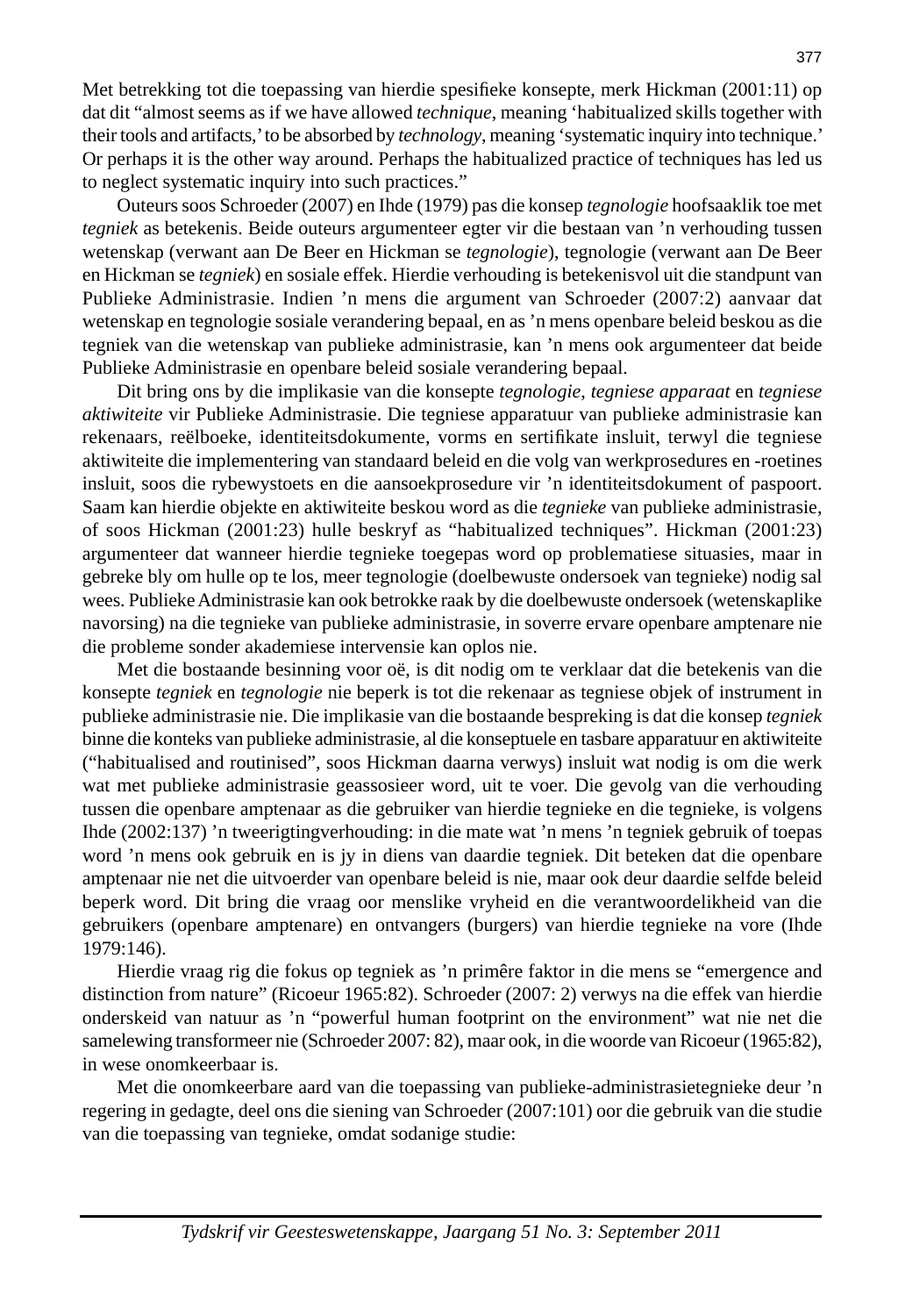- (a) documents the distinctiveness of modern culture in comparative-historical perspective
- (b) allows us to pinpoint the role of technology social change
- (c) can help us to understand the impact and potential impact of ingoing and foreseeable technological changes

Hierdie artikel is dus gemoeid met die vraagstuk of die Publieke Administrasie-diskoers 'n kritiese besinning oor tegniese apparatuur en tegniese aktiwiteite in die domein van die tegniese ingesluit het in soverre dit met publieke administrasie te doen het.

#### **TEGNOLOGIE IN PUBLIEKE ADMINISTRASIE**

Ten einde die posisie van tegnologie (die kritiese besinning oor tegniek) in Publieke Administrasie te bepaal, sal geselekteerde literatuur oor Publieke Administrasie gelees word vir implisiete verwysings na tegniese objekte en aktiwiteite (tegnieke) en tegnologie (die kritiese besinning oor tegnieke). Vir die doel van hierdie artikel sal tegniek en tegnologie in Publieke Administrasie gevolglik bestudeer word aan die hand van drie breë tradisies van die vak, naamlik die Europese tradisie, die Britse tradisie en die Amerikaanse tradisie.

#### **Die Europese tradisie van Publieke Administrasie en tegnologie**

Lorenz von Stein (1815–1890), 'n Duitse ekonoom, sosioloog en publieke-administrasieakademikus (Wikipedia Encyclopedia 2010) word algemeen beskou as die grondlegger van Publieke Administrasie as 'n akademiese vak in Europa (Thornhill 2006:793-806). Toe Von Stein professor in Wene was, is Publieke Administrasie beskou as deel van administratiewe reg (Thornhill 2006:794). Dit was in ooreenstemming met die administratiewe denke in die res van Europa, wat afgedwaal het na 'n suiwer juridiese benadering wat gelei het daartoe dat die Administratiewe Reg die fokuspunt van akademiese belangstelling geword het in die meeste Europese studies in Publieke Administrasie (Langrod 1961:71). Von Stein is bekend vir die toepassing van Hegel se dialektiese metode van argumentering op Publieke Administrasie in sy pogings om die sistematiese aard van die vak te verbeter (Wikipedia Encyclopedia 2010). Alhoewel Von Stein erken kan word as die grondlegger van Publieke Administrasie as 'n aparte vakgebied in Europa, wys Langrod (1961:74) daarop dat hy sy idees op die werke van ander akademici gebaseer het wat dit in werklikheid eerder verdien om die krediet te kry vir die begronding van hierdie vakgebied. Hy voer aan dat akademici soos Fisch, Phieffer, Rossig, Jung Seckendorff, Gasser en Dithmar die oorgang voorsien het van die ietwat abstrakte benadering na 'n meer konkrete benadering in die beskrywing van Publieke Administrasie (Langrod 1961:74).

 Die eerste teken van die teenwoordigheid van 'n vorm van administratiewe tegniek kom egter 'n paar eeue vroeër in die middel van die sestiende eeu voor, toe die Duitse en Oostenrykse Kameraliste die roetines (tegniese aktiwiteite) van administratiewe buro's (die sogenaamde *Kammer*, *chamber* of *camera*), begrotingsprosedures (ook tegniese aktiwiteite), administratiewe tegnologie, en die kuns van administrasie bestudeer het (Langrod 1961:72). Langrod (1961:73) verwys na verskeie Amerikaanse studies wat die rol van die Kameraliste in die ontwikkeling van Publieke Administrasie as veld van wetenskaplike studie beklemtoon. In Frankryk het 'n dergelike neiging geheers tot ongeveer die 1920's toe 'n nuwe sosiale klem na vore gekom het (Langrod 1961:79). Daar is wegbeweeg van die suiwer regsbenadering tot publieke administrasie na tegnologiese ontwikkeling. Frankryk het die leiding geneem in hierdie ontwikkeling in die persoon van Henri Fayol wie se benadering tot publieke administrasie onder andere die rasionele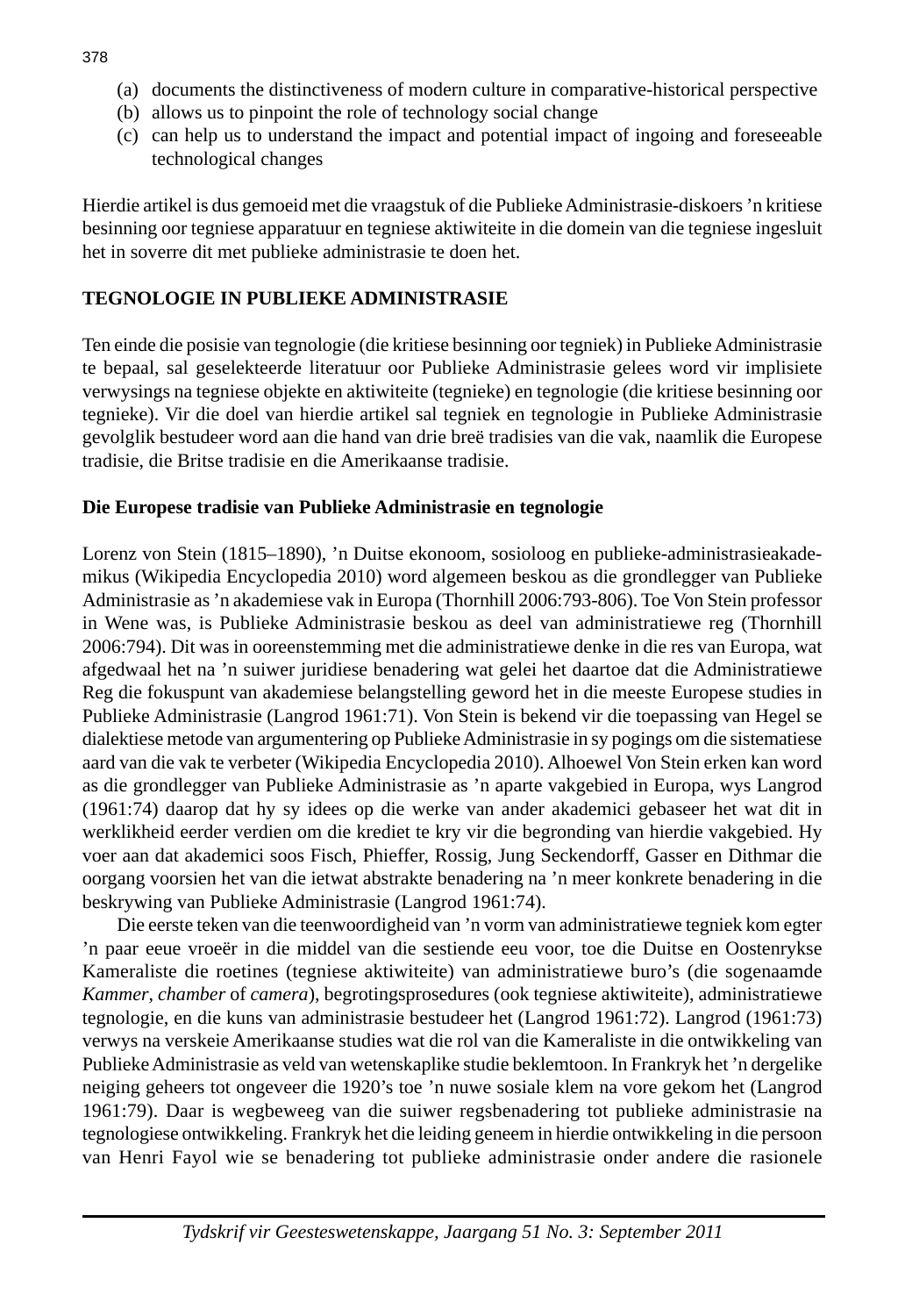formulering van tegnieke vir dienslewering en die instandhouding van doeltreffendheid weerspieël (Fayol 1957:3; Langrod 1961:85-87). Fayol (1957:3) het die tegniese aktiwiteite spesifiek as een van ses groepe aktiwiteite geïdentifiseer wat altyd teenwoordig is in die sig van 'n bestuurder. Dit blyk egter dat Fayol se invloed op die onderrig van Publieke Administrasie by Europese universiteite beperk was, aangesien Langrod (1961:88) daarop wys dat Europese universiteite "seek to create cultivated individuals rather than to train for specific professions ... in methods of vocational techniques in a narrow 'how-to' approach". Alhoewel dit gelyk het asof tegniek 'n integrerende deel van die toepassing van publieke administrasie was, is tegnologie beskou as nie "worthy of scientific and thorough investigation and study on the University level" nie (Langrod 1961:88). Desnieteenstaande was Fayol se invloed beduidend in die navorsingsveld, veral deur die ontwikkeling van die nuwe vakgebied Sakebestuur na die Tweede Wêreldoorlog (Langrod 1961:90). Dit het Publieke Administrasie in staat gestel om krities te besin oor die meer tegniese aspekte van publieke administrasie (Ardent 1953:91). 'n Skerper fokus op die tegniese aspekte in Publieke Administrasie is sedert 1947 deur die *Institut Tegniek des Administrations Publiques* (ITAP) gefasiliteer, wat 'n private instelling was met die doel om die tegnieke van publieke administrasie te bestudeer (Siwek-Pouydesseau 2006:711-719). Die doel van hulle studie was om die tegnieke van publieke administrasie meer produktief te maak, en maniere voor te stel om werkmetodes te verbeter (Siwek-Pouydesseau 2006:711-719).

 Bostaande oorsig oor die ontwikkeling van Publieke Administrasie as 'n akademiese vak in Europa (spesifiek in Frankryk) toon dat Publieke Administrasie ontwikkel het tot 'n akademiese vak, in wese betrokke by die tegnologie van publieke administrasie. Die implikasie hiervan is dat Publieke Administrasie veronderstel is om krities te besin oor die verbetering van die tegnieke van publieke administrasie ten einde sy dienslewering te bevorder. Die volgende afdeling verskaf 'n kort assessering van die benadering tot tegnologie in die Britse tradisie van Publieke Administrasie.

#### **Die Britse tradisie van Publieke Administrasie**

Die aktiwiteite van regering het in Brittanje bestaan lank voordat mense selfs daaroor gedink het om daaroor te besin. In werklikheid was die tipiese Britse administrateur wat oorsee gereis het, volgens Sisson (1959:27-28), "shocked to discover that many countries are administered by men who read books about public administration". Die rede vir hierdie skoktoestand en Sisson se observasie, kan miskien toegeskryf word aan die feit dat die openbare amptenare in Brittanje tradisioneel nie voorberei is as tegnici of kundiges nie, maar as algemeniste. Dit is duidelik uit die aanbevelings van die Northcote-Trevelyan Verslag in 1854 rakende die kategorisering van werk soos uiteengesit: "intellectual work to be performed by graduates and mechanical work to be allocated to those of lesser ability" (Wessels 1998:166-175; Greenwood & Wilson 1984:89-90). Die sogenaamde graduandi, wat oor 'n verwagte goeie basiese opvoeding moes beskik, was tipiese algemeniste wat 'n verskeidenheid take moes uitvoer wat van hulle verwag is en moes in staat wees en "prepared to turn their hand to whatever task were required of them by ministers" (Chapman 1993:159-176). Hulle het geen tegniese opleiding ontvang nie en het hulle pligte geleer "as they carried them out" (Chapman 1993:161). So onlangs as 1993 voer Chapman aan dat dit "[is] still true to say that an individual's education for a career in the higher civil service is meant to be [of] a high standard, and its subject matter does not have to be relevant to public administration" (Chapman 1993:163). Die implikasie hiervan is dat tegniese kennis van publieke administrasie nie beskou is as 'n vereiste vir 'n ideale kurrikulum vir die onderrig van openbare amptenare wat 'n loopbaan daarvan wou maak nie. Alhoewel dit nie 'n vereiste was nie, is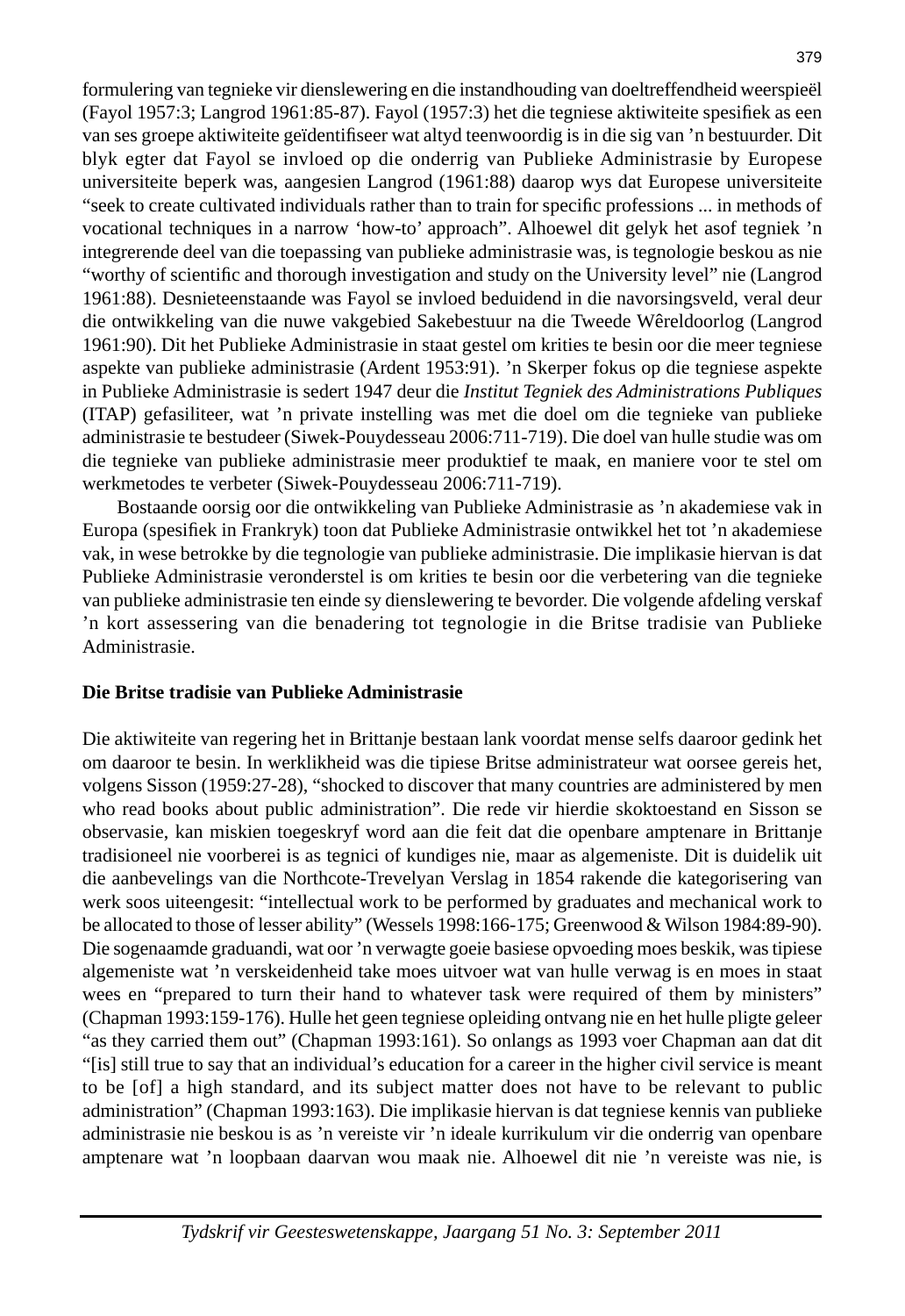universiteitskursusse in publieke administrasie reeds tussen 1926 en 1936 daargestel (Chapman 1993:169). Hierdie kursusse is voortgesit en selfs uitgebrei na die Tweede Wêreldoorlog, maar volgens Langrod (1961:94), was die meeste van die navorsing en skryfwerk óf suiwer deskriptief, juridies, uiters gespesialiseerd, óf tegnies. Alhoewel 'n aantal universiteitsprofessors betrokke was by die akkumulering en konstruering van praktiese Publieke Administrasie-kennis, was hulle volgens Langrod (1961: 94), huiwerig om na Publieke Administrasie as wetenskap te verwys.

 Belangrike veranderings gedurende die 1960's en 1970's in Brittanje het egter tot 'n ongeëwenaarde uitbreiding in universiteitsopleiding gelei, terwyl die regering, bykomend hierby, 'n nuwe kategorie in hoër onderwys geskep het, wat bekend staan as politegniese skole (Chapman 1993:168). Ses van hierdie politegniese skole het voltydse graadprogramme in Publieke Administrasie van stapel gestuur wat praktiese ervaring of plasings in publieke administrasie behels het (Chapman 1993:168). Die programme van hierdie instellings was nie slegs ontwerp vir loopbaandoeleindes nie, maar hulle het ook hulle tegnologiese fokus uitgebrei deur kontrakte "at home and overseas for offering training programmes or public sector management consultancies" (Chapman 1993:169) te verkry.

 Dit blyk dat openbare amptenare in Brittanje tot onlangs toe as algemeniste beskou is wat 'n goeie basiese opvoeding nodig het. Hierdie siening het duidelik verander namate die groeiende gespesialiseerde aard van die tegniese funksies van openbare amptenare geleidelik die behoefte vir opleiding, wat die openbare amptenare in staat stel om krities te besin oor die gespesialiseerde tegnieke vir die kontemporêre funksies van regeringsinstellings, laat toeneem het. Die bekendstelling van Publieke Administrasie as 'n gespesialiseerde akademiese vak kan inderdaad beskou word as 'n verskuiwing van 'n generalistiese opvoeding na 'n tegnologiese opvoeding vir openbare amptenare.

#### **Die Amerikaanse tradisie van Publieke Administrasie**

Vir baie studente van Publieke Administrasie, was Woodrow Wilson wat in 1913 die 28ste President van die Verenigde State van Amerika geword het, die eerste intellektueel in die Engelssprekende wêreld om in 1887 die konsep *publieke administrasie* te gebruik wat verwys na 'n aparte dissipline of studieveld. Wilson se bydrae *The study of Administration*, wat in 1887 in die *Political Science Quarterly* gepubliseer is, het die grondslag gelê vir 'n sistematiese studie van Publieke Administrasie in veral die Verenigde State van Amerika. Wilson het geskiedenis, filosofie en die konsep van die goeie samelewing in sy studie geïntegreer. Wilson se sienings soos uitgedruk in *The study of Administration* het in die 19de eeu tot baie kontroversie, interpretasies en 'n ideologiese basis vir hervormings in administrasie gelei (Prasad, Prasad & Satyanarayana 1998:3-4). Volgens Henry (1992:21) het Wilson se bydrae gelei tot die besef dat regeringsdoeltreffendheid verbeter kan word deur die bestudering van publieke administrasie. Hy voer aan dat "… it is getting harder to run a constitution than to frame one" aangesien hy glo dat die ingewikkeldheid van die uitvoerende aktiwiteite van regering dit onmoontlik maak vir 'n openbare amptenaar sonder spesifieke opleiding om uitvoerende funksies suksesvol te hanteer (Wilson 1886).

 Alhoewel verskeie outeurs uitgebreid oor die verskillende stadiums, paradigmas, fases en generasies in die ontwikkeling van Publieke Administrasie geskryf het, het hulle nie uitdruklik tegnologie as deel van die ontwikkeling van Publieke Administrasie ingesluit nie. Soos egter die geval is in die Europese en Britse tradisies, verwag ons dat die ontwikkeling van Publieke Administrasie as 'n aparte vakgebied, miskien onopsetlik, sal lei tot 'n groeiende tegniese fokus op navorsing in publieke administrasie en die opleiding van openbare amptenare. Ten einde ons veronderstelling te verifieer, sal hierdie artikel vervolgens die literatuur oor die ontwikkeling van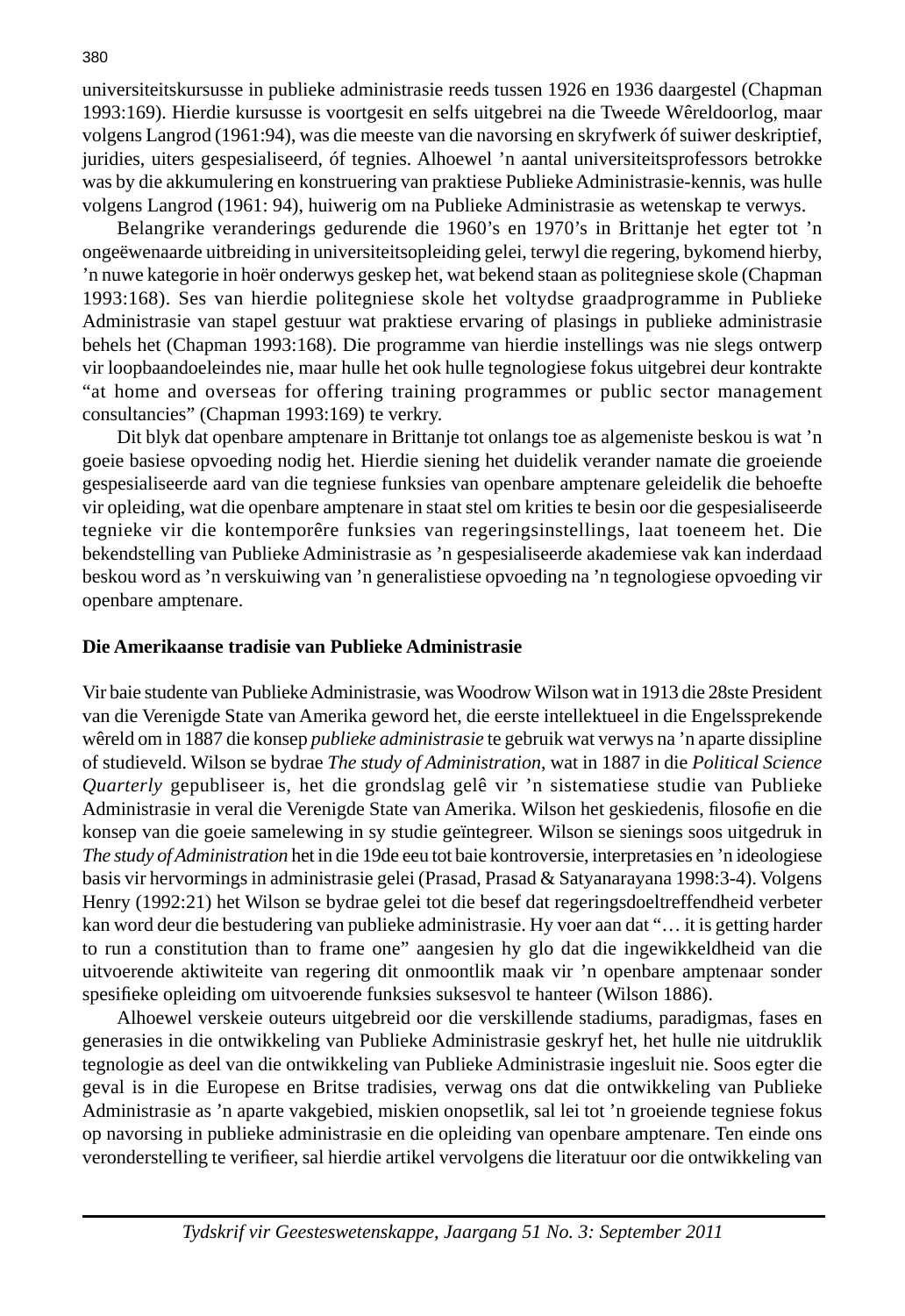Publieke Administrasie, vernaamlik in die Amerikaanse literatuur volgens die vyf paradigmas wat deur Henry (1992:22) geïdentifiseer is, ondersoek.

## *Paradigma 1: Die politiek/administrasie-tweedeling, 1900–1926*

Die aanvang van hierdie paradigma vind op dieselfde tyd plaas as die publikasie van die boek *Politics and administration: a study in government* wat deur Frank J Goodnow (1900) geskryf is. In hierdie boek kritiseer Goodnow die skeiding van magte tussen die wetgewende, uitvoerende, en regstakke deur die Grondwet van die Verenigde State van Amerika. Hy stel in die plek daarvan 'n tweedelingskeiding tussen politiek en administrasie voor. In die tradisionele stelsel, verduidelik hy, het politiek met die regering se doeltreffende werking ingemeng. Sy voorgestelde stelsel sou administrasie vrystel van politieke inmenging en administrateurs wye diskresie toelaat om hulle funksies te volvoer (Goodnow 1997:27-29). Goodnow se voorgestelde tweedeling het die weg gebaan vir 'n fokus op die tegniese objekte en aktiwiteite wat nodig is vir die funksies van publieke administrasie. Sy voorgestelde verdeling is gebaseer op die siening dat publieke administrasie gemoeid is met die uitvoerende funksies van regering en nie met die voorafgaande beleidformuleringsprosesse nie. Beleidformulering is gesien as die funksie van politici eerder as administrateurs (Goodnow 1997:27-29). Goodnow het sodoende 'n waardevolle bydrae gelewer tot die identifisering van die betekenisvolheid van die tegniese kenmerk van publieke administrasie as deel van die bedryf van die regering. Hierdie fokus op die belang van 'n tegnologies en professioneel doeltreffende publieke administrasie is tussen 1914 en die laat 1920's gevolg deur die aanvang van formele opleidingsprogramme in publieke administrasie aan Amerikaanse universiteite.

 Gedurende hierdie periode is die hoogs invloedryke werk van Leonard D White, *Introduction to the study of Public Administration* in 1926 gepubliseer. Hierdie boek was die eerste handboek wat uitsluitlik gewy was aan die veld van publieke administrasie (Henry 1992:21-23). White se handboek bevat 'n uitstekende beskrywing van die twee komponente van administratiewe tegniek (tegniese objekte en tegniese aksies) as dit konstateer dat

[.]...the objective of public administration is the most efficient utilization of resources at the disposal of official and employees. In every direction good administration seeks the elimination of waste, the conservation of material and energy, and the most rapid and complete achievement of public purposes consistent with economy and the welfare of the worker. (White in Shafritz & Hyde 1997:45)

Die tegniese objekte van publieke administrasie blyk hulpbronne, materiaal en energie te wees, terwyl die tegniese aktiwiteite die doeltreffende benutting en konservering van hierdie objekte en die uitskakeling van vermorsing is.

## *Paradigma 2: Die beginsels van administrasie, 1927–1937*

Henry se tweede paradigma, wat van 1927 tot 1937 strek, is in 1927 van stapel gestuur met die publikasie van WF Willoughby se boek *Principles of Public Administration* – die tweede handboek in die veld van Publieke Administrasie (Henry 1992:23). Henry (1992:23) het hierdie paradigma *The principles of administration* genoem. Ander invloedryke skrywers wat tot hierdie paradigma bygedra het, sluit Mary Parker Follet *(Creative experience),* Henri Fayol (*Industrial and general management*), James D Mooney en Alan C Reiley (*Principles of organisation*) en Frederick W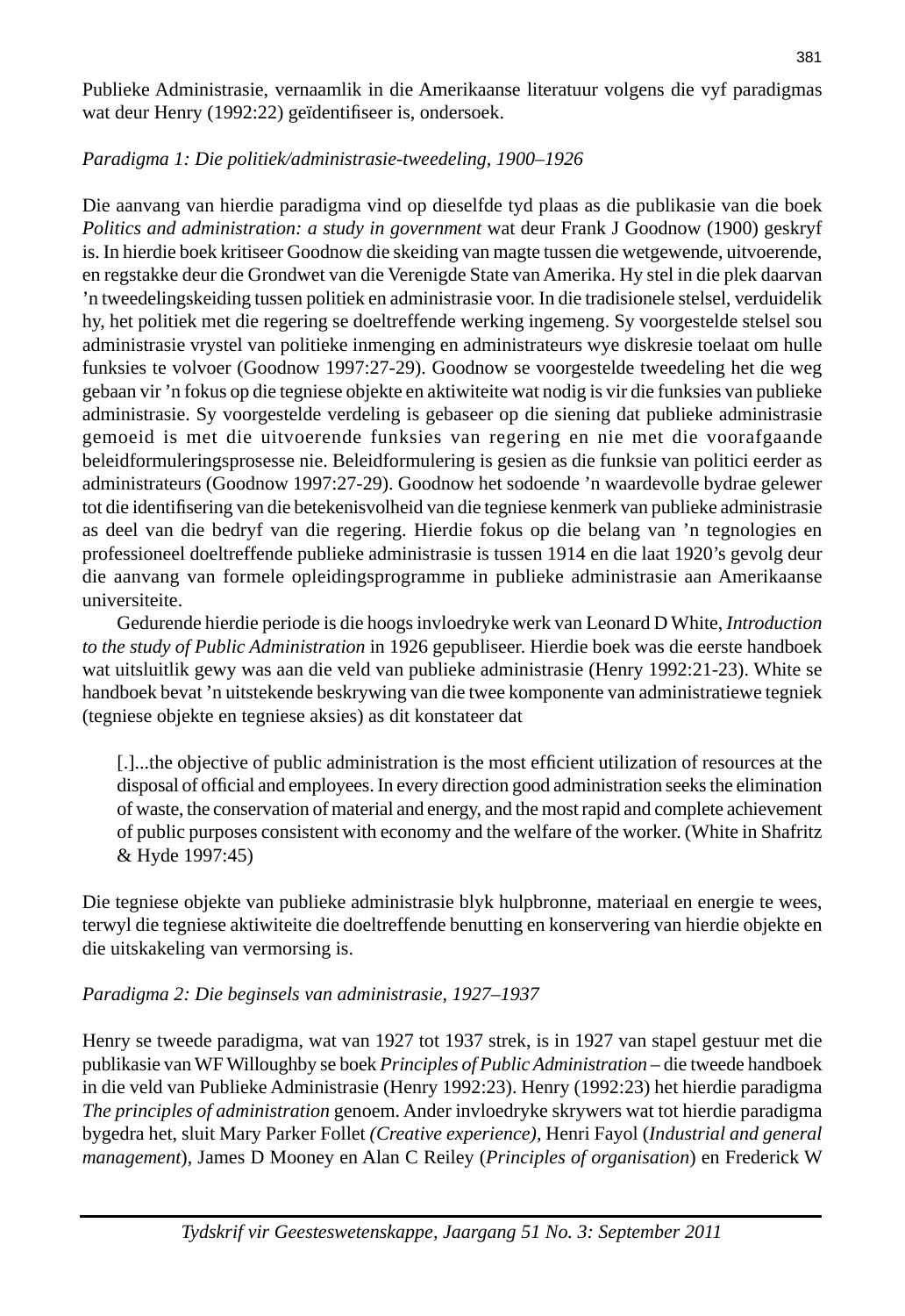Taylor se (*Principles of scientifi c management*) in. Luther H Gulick en Lyndall Urwick (1937) verwys na die sogenaamde beginsels van administrasie in hulle boek getitel *Papers on the science of administration* en plaas veral klem op tegniese doeltreffendheid. Tegniese doeltreffendheid is gedurende hierdie periode uitgebrei met die bekendstelling van die masjien wat die werkomgewing verander het. Verhoogde spesialisasie was nodig en werkers is verdeel in dié wat 'n spesifieke tegniese instrument of masjien, byvoorbeeld 'n tikmasjien, doeltreffend kon gebruik of nie (Mosher 1981:148-149; Gulick 1997:81-83). Hierdie periode of paradigma is gekenmerk deur die bekendstelling van gespesialiseerde tegniese objekte (masjiene) wat gepaard gegaan het met gelyke gespesialiseerde tegniese aktiwiteite, wat gelei het tot die behoefte aan openbare amptenare met gespesialiseerde kennis en vaardighede. Hierdie paradigma met sy wetenskaplike bestuursiening het die tegniese aard van publieke administrasie beklemtoon en gelei tot 'n groeiende behoefte aan tegnies opgeleide openbare administrateurs (Hanekom 1988:70).

## *Paradigma 3: Publieke administrasie en Politieke Wetenskap, 1938–1947*

Gedurende die periode (1938–1947) van Henry se derde paradigma (Publieke Administrasie en Politieke Wetenskap), is die vakgebied Publieke Administrasie uitgedaag en het dit harde teenstand van verskeie outeurs gekry. In 1938 is die boek *The Function of the executive* deur Chester I Barnard gepubliseer. Hierdie boek het 'n diepgaande invloed op die werke van Herbert A Simon uitgeoefen, veral wat sy kritiek op die veld van Publieke Administrasie betref (Henry 1992:29). Simon het beswaar gemaak teen die sogenaamde "principles of administration" aangesien hy geargumenteer het dat vir elke beginsel van administrasie, daar 'n gelykstaande geloofwaardige en aanvaarbare teenstellende beginsel gekry kan word (Simon 1997:127). Sy kritiek het die effek gehad dat sommige akademici besluit het om Publieke Administrasie as 'n studieveld te verlaat en selfs oorweeg het dat Politieke Wetenskap die dominante akademiese veld was vir die bestudering van publieke administrasie (Martin 1952:660-676). Publieke Administrasie het ook gevaar geloop om deur ander vertakkinge van administratiewe wetenskap soos sakebestuur geabsorbeer te word (Henry 1992:29). Hierdie derde paradigma wat oorweeg kan word as een waar die klem val op die tegniek van publieke administrasie, was tydelik oorskadu deur 'n teenreaksie na 'n meer algemene en filosofiese Politieke Wetenskap-benadering.

## *Paradigma 4: Publieke Administrasie as Bestuur, 1956–1970*

Die vierde paradigma wat deur Henry geïdentifiseer is, het gestrek van 1956 tot 1970 en is gekenmerk deur die bestuursbenadering in Publieke Administrasie. Volgens Henry (1992:33) word hierdie paradigma, soos die geval is met paradigma 3, gekenmerk deur 'n verlies aan vertroue in die vermoë van die vak Publieke Administrasie as toereikende akademiese instrument vir die bestudering van publieke administrasie. Bestuur as 'n paradigma het 'n nuwe fokus verskaf en gedurende die 1960's het 'n nuwe denkskool ontwikkel wat bekendgestaan het as die "nuwe publieke administrasie" (Henry 1992:41). 'n Konferensie wat in 1968 by die Syracuse Universiteit met Dwight Waldo en 'n groep jong Publieke Administrasie-denkers en -studente gehou is, het *Towards a new Public Administration,* die lig laat sien en is in 1971 gepubliseer. Dit bly die vernaamste werk op hierdie gebied (Greene 2005:60). Paradigma 4 het ook 'n toename in professionalisme vir die praktisyn gesien, asook die stigting van die National Academy of Public Administration in 1967 in die Verenigde State van Amerika. Hierdie beweging kan gesien word as die erkenning van die eksklusiewe tegniese aard van die werk van openbare amptenare. 'n Nuwe rykdom van literatuur is in die vakgebied geproduseer en die tegniek van publieke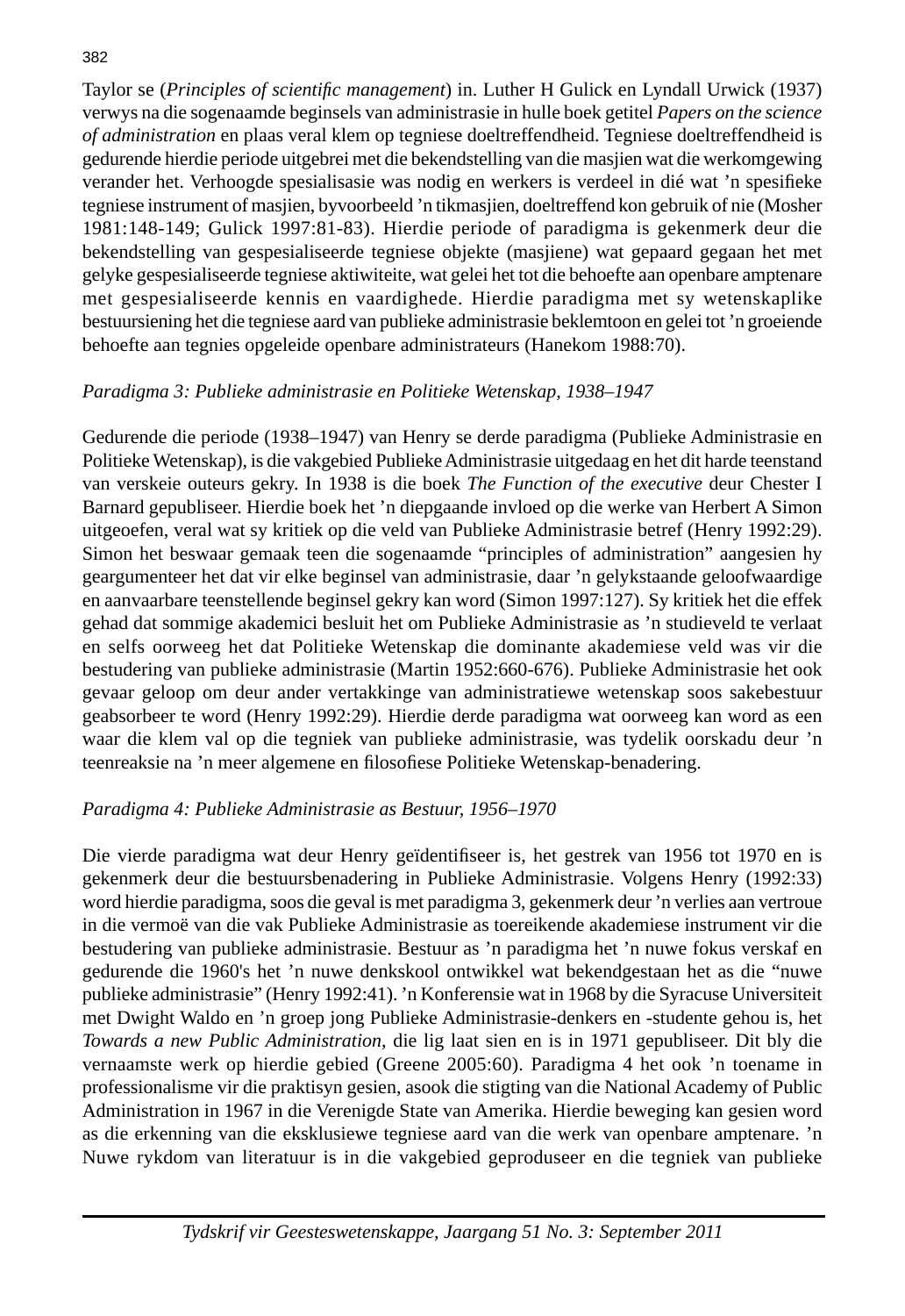administrasie het geleidelik die gebruik van 'n nuwe tegniese objek, naamlik die rekenaar, begin insluit (Greene 2005:60). Alhoewel die gebruik van rekenaars gedurende die 1960's gegroei het, was hierdie aspek van die tegniek van publieke administrasie steeds nie ingesluit in die bestek van die akademiese vak Publieke Administrasie nie. Die feit dat die tegniek van publieke administrasie verryk word deur die fisiese wetenskappe en die verwante tegnieke is erken deur die artikel *The human side of enterprise* deur Douglas M McGregor (1957) (McGregor 1997:192). Hierdie vierde paradigma van Henry word gekenmerk deur die erkenning van die betekenisvolheid van die tegniek van bestuur in publieke administrasie, asook die behoefte aan kritiese besinning daaroor deur die vak Publieke Administrasie.

## *Paradigma 5: Publieke administrasie as Publieke administrasie, 1970 tot die hede*

Henry se vyfde paradigma word gekenmerk deur Publieke Administrasie wat as 'n akademiese vak tot volle wasdom gekom het. In 1970 is die National Association of Schools of Public Affairs and Administration (NASPAA) in die Verenigde State van Amerika gestig (Henry 1992:43). Deur hierdie gebeurtenis is Publieke Administrasie erken as 'n aparte studieveld vir staatsgebiede, plaaslike regerings, uitvoerende bestuur, administratiewe reg en aspekte van openbare belang (Henry 1992:43). NASPAA het standaarde van uitnemendheid vir die onderrig van Publieke Administrasie daargestel en lede van die assosiasie het ingestem om die doel van 'n sterk professionele fokus op die veld van Publieke Administrasie ywerig na te jaag (Uvegas 1982:93). Hierdie periode sien die daarstelling van verskeie professionele assosiasies, akkreditasiestelsels, professionele tydskrifte en 'n ryk korpus van multidissiplinêre en teoretiese literatuur in Publieke Administrasie (Henry 1992:43-45).

 Van 1970 af het die tipiese tegnieke wat in openbare instellings toegepas is, uitgebrei met die snelle groei van die sogenaamde inligtingstegnologie, rekenaars en die gebruik van die internet (Spaulding 2009). Dit was gedurende hierdie tyd dat die insluiting van die sogenaamde inligtingstegnologie as deel van die kurrikulum van Publieke Administrasie oorweeg is (Klay 1982:7). Snellen en Van de Donk (1998:5) skryf in hulle boek *Public Administration in an information age* dat die tegnieke van verkryging, berging, hantering en kommunikasie van inligting direk verband hou met alle aspekte van publieke administrasie.

 Die literatuur bevestig die groeiende belang van die rekenaar as 'n tegniese objek binne die versameling van tegnieke wat van toepassing is op publieke administrasie. Kraemer & Northrop (1986:595) beskou rekenaarverwante kennis en vaardighede van kardinale belang vir graduandi van Publieke Administrasie. Bustamante (2008) stem met Kraemer en Northrop saam en voer aan dat die insluiting van tegnologie in Publieke Administrasie studente met kennis en vaardighede sal toerus om toereikend te kan funksioneer in die openbare diens. 'n Magdom artikels, boeke en referate oor inligtingstegnologie en Publieke Administrasie is gedurende hierdie tyd gepubliseer, byvoorbeeld:

- *The computer revolution in public administration: the impact of information technology on government* deur Pitt en Smith (1984)
- *Information technology and computer applications in public administration: issues and trends* deur Garson (1996).

Nog 'n toevoeging tot die versameling publieke-administrasietegnieke was die sogenaamde "electronic government". Dit het aanleiding gegee tot publikasies soos die volgende: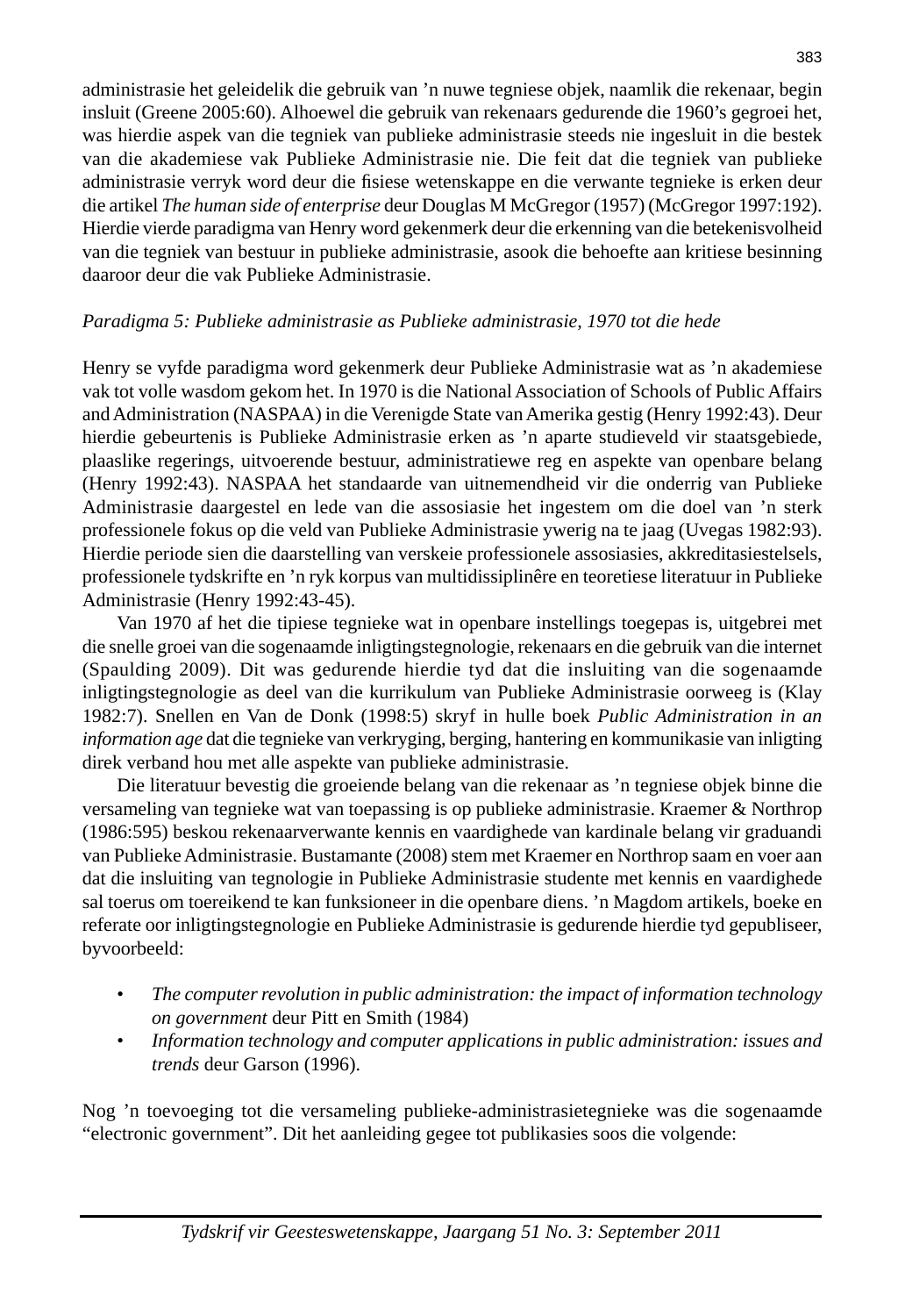- *E-government: information and communication technology in public administration*  deur Trauner (2002)
- *Public information technology and e-government: managing the virtual state* deur Garson (2006)
- *E-government research: policy and management* deur Norris (2008) (Hierdie boek fokus spesifiek op die wêreldwye gebruik van die tegnieke "e- government" en "web government" om aanlyndienste aan burgers te verskaf.)

Die gebruik van rekenaars as tegniek in publieke administrasie het ook in Suid-Afrikaanse akademiese literatuur aandag gekry. 'n Bydrae *The infl uence of computers on the public sector* deur Van de Werken is in 1987 ingesluit in die publikasie *Quo Vadis 100 years of Public Administration*. Van de Werken voer aan dat "the situation may at first seem very alarming, but managers are constantly feeling the pressures of having to have access to more and more information faster and faster, in order to make bigger and better management decisions". Die verwagte impak van die bekenstelling van hierdie nuwe tegnieke in openbare instellings sal volgens die bydraer die daarstelling van nuwe funksies, nuwe vaardighede en 'n nuwe geslag mense beteken wat hierdie tegnieke in hierdie instellings gebruik (Van de Werken 1987:109-110). Die integrasie van hierdie tegnieke in die praktyk van publieke administrasie sal kritiese besinning van Publieke Administrasie as vak vereis, veral met betrekking tot "the consequences of globalisation and the electronic information revelation that is increasingly replacing the industrial nature of especially more developed societies" (Cloete 2000:21).

 Die vyfde paradigma stel nie net die wasdomwording van Publieke Administrasie as akademiese vak daar nie, maar ook die integrasie van kritiese besinning oor die toepassing van die onderskeie elektroniese inligtingstegnieke in publieke administrasie.

 Hierdie afdeling het 'n oorsig verskaf van die teenwoordigheid van tegnologie in die ontwikkeling van die akademiese vak Publieke Administrasie in Europa, Brittanje en die Verenigde State van Amerika. Daar is aangetoon dat Publieke Administrasie as 'n aparte vak ontstaan het as gevolg van 'n behoefte aan 'n gespesialiseerde bemoeienis met die tegnieke en tegnologie wat met die praktiese funksies van regering (publieke administrasie) geassosieer word. In Brittanje geskied die ontwikkeling van die akademiese vak Publieke Administrasie geleidelik met die besef dat die "good basic education" van die tradisionele algemeniste nie meer toereikend is om openbare amptenare vir die gespesialiseerde aard van die toenemende tegniese funksies van openbare instellings voor te berei nie. Publieke Administrasie as 'n akademiese vak kan dus beskou word as 'n kritiese fokus op die tegnieke van publieke administrasie. In die Verenigde State van Amerika, en vir wat dit werd is ook die deel van die wêreld wat deur hulle akademiese publikasies beïnvloed word, weerspieël die onderskeie paradigmas van Publieke Administrasie die diskoerse oor die onderskeie benaderings vir die bevordering van publieke administrasie: die moontlike skeiding van administrasie van politiek wat lei tot 'n tegniese fokus op die hulpbronne, materiaal, energie en die doeltreffendste aktiwiteite wat nodig is vir openbare dienslewering; die behoefte aan tegnies opgeleide openbare administrateurs as gevolg van die toenemende tegniese aard van publieke administrasie; die moontlike toepassing van 'n Politieke Wetenskap-benadering om die uitdagings van publieke administrasie die hoof te bied; die toepassing van bestuurstegnieke in publieke administrasie; en die toepassing van die onderskeie elektroniese inligtingstegnieke in publieke administrasie. Die ontwikkeling van Publieke Administrasie as 'n vakgebied kan opgesom word as 'n geleidelike beweging van 'n publieke administrasie wat deur politiek en algemeniste gedomineer is tot publieke administrasie wat dienste lewer aan samelewings met diverse en gespesialiseerde behoeftes deur middel van immer veranderende tegnieke. Publieke administrasie

#### 384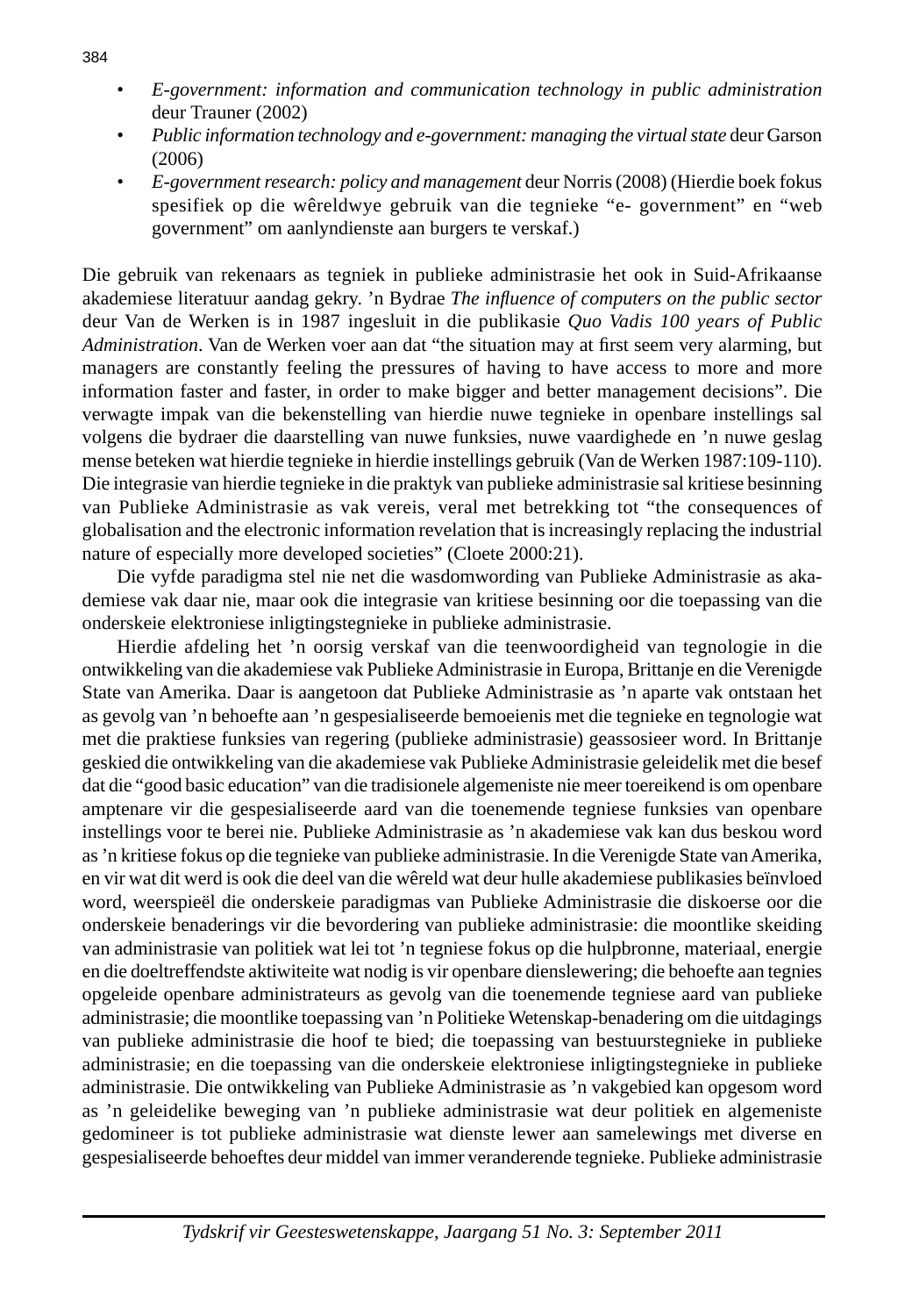blyk te ontwikkel as 'n gevolg van 'n groeiende behoefte aan 'n korpus van tegnieke vir die uitvoering van openbare funksies. Trouens, die vak Publieke Administrasie beliggaam die tegnologie vir publieke administrasie.

#### **GEVOLGTREKKING**

Die doel van hierdie artikel is om te besin oor die vraagstuk van tegnologie in die Publieke Administrasie-diskoers, en die relevansie van publieke-administrasietegnologie vir die verbetering van dienslewering. Vir die doel van hierdie besinning verwys die konsep *tegnologie* na die kritiese besinning oor die tegniese, terwyl die konsep *tegniek* na die domein van die tegniese verwys waar tegniese objekte (instrumente) in tegniese aktiwiteite gebruik word. Hierdie artikel oorweeg of tegnologie ('n kritiese besinning oor die tegniese) teenwoordig is in Publieke Administrasie en oor die toepaslikheid van sodanige kritiese besinning oor die tegniese vir openbare dienslewering.

 Publieke Administrasie, die akademiese vak wat krities besin oor die praktyk van publieke administrasie, is relatief jonk. Dit het sedert die sestiende-eeuse Duitsland en Oostenryk van Kameraliste ontstaan in reaksie op 'n groeiende behoefte aan administratiewe tegnieke wat nodig is om openbare funksies uit te voer, na die tegnologie van publieke administrasie. Dit synde die geval, kan 'n mens verwag dat die inhoud van Publieke Administrasie sterk beïnvloed sal word deur die veranderinge in die sosiale bestel in die breedste sin van die woord. Dit impliseer dat die tegniese instrumente en aktiwiteite wat deur die algemene samelewing gebruik word, outomaties deel van die domein van Publieke Administrasie sal word sodra dit in publieke administrasie toegepas word. Publieke Administrasie moet dus die tegnieke relevant tot openbare dienslewering bestudeer. Hierdie tegnieke kan daardie insluit wat verwant is aan die gebruik van die rekenaar (die sogenaamde inligtingtegnologie) in 'n immer veranderende publieke administrasie. Die resultaat van die toepassing van hierdie tegnieke in publieke administrasie word onvermydelik weerspieël in die kwaliteit van die regeringsdienste wat aan die publiek gelewer word.

 Hierdie artikel maak dus 'n besondere bydrae tot die tegnologie-diskoers in Publieke Administrasie deur aan te toon dat die vakgebied in wese die tegnologie van publieke administrasie is. As sodanig moet Publieke Administrasie dus kennis neem van gemeenskappe se ontevredenheid met openbare dienslewering, en krities die tegnieke verantwoordelik vir die ontoereikende openbare dienste ondersoek ten einde die toegepaste tegnieke te verbeter.

#### **BIBLIOGRAFIE**

- Ardent, G. 1953. *Technique de L'Etat, de la productivité du secteur public*. Paris: Presses universitaires de France. (Soos verwys deur Langrod, G. 1961. Some current problems of administration in France today. *Studies in Foreign and Comparative Public Administration.* San Juan: University of Puerto Rico School of Public Administration, p. 91).
- Boddy, D. 1984. IT and organisations: some empirical findings. In Pitt & Smith (eds). *The computer revolution in Public Administration.* Great Britain: Wheatsheaf Books.
- Bustamante, M. 2008. Public Administration online. http://ezinearticles.com/?Public-Administration-online [22 April 2008].
- Chapman, R.A. 1993. Public Administration education in Britain. *SAIPA Journal of Public Administration,* 28(2):159-176.
- Cloete, F. 2000. The discipline of Public Administration and Management at South African universities. In Theron & Schwella (eds). *The state of Public and Development management in South Africa.* Stellenbosch: University of Stellenbosch, School of Public Management and Planning.
- Cloete, J.J.N. 1986. *Introduction to Public Administration*. Pretoria: Van Schaik.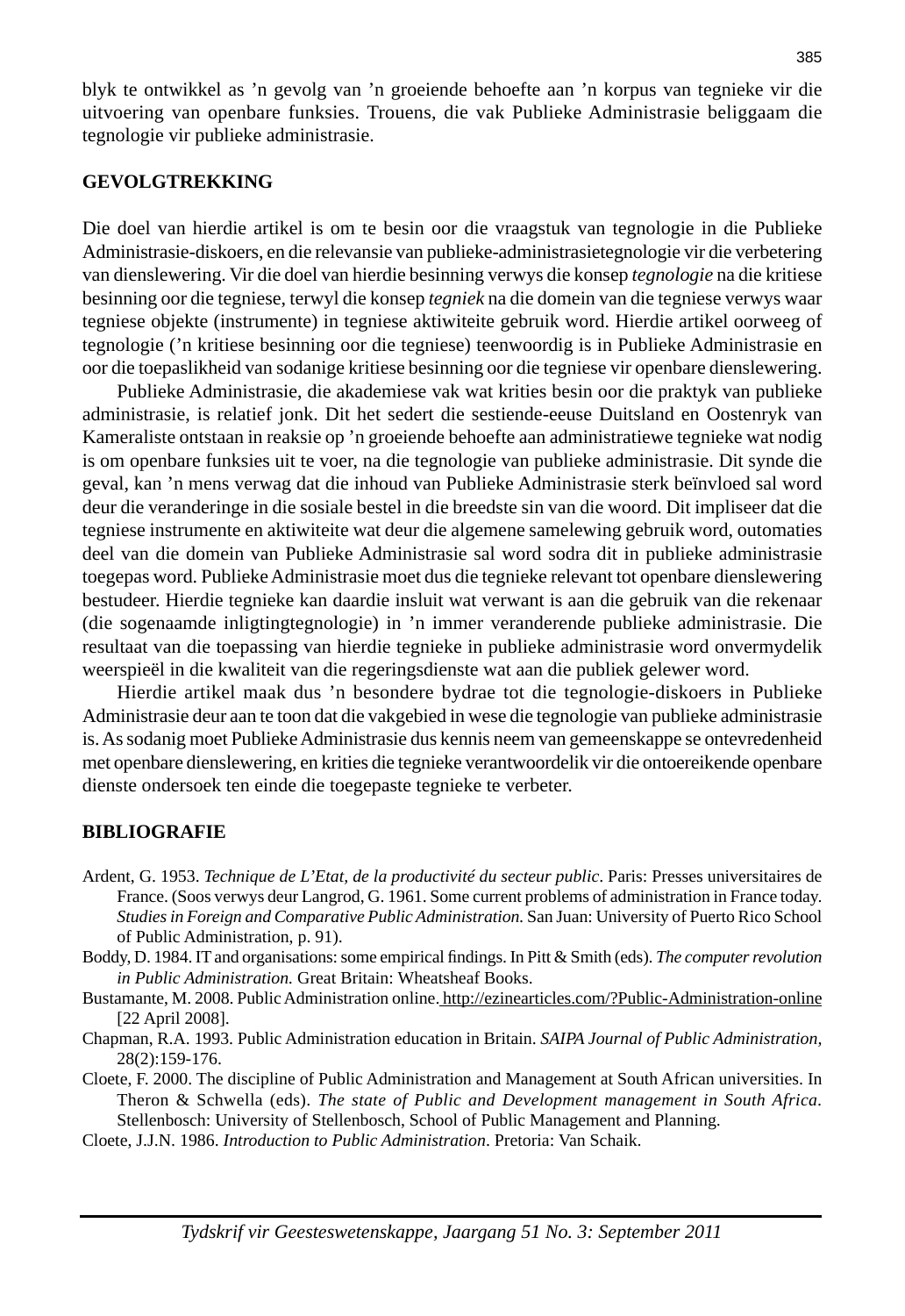Cloete, J.J.N. 1988. The development of Public Administration in South Africa. In Gildenhuys (ed.). *South African Public Administration: past, present and future*. Pinetown: Owen Burgess Publishers.

Coetzee, W.A.J. 1988. *Public Administration: a South African introductory perspective.* Pretoria: Van Schaik.

- Computer hope. 2009. When was the first computer invented? http://www.computerhope.com/issues/ ch000984.htm [29 June 2009].
- De Beer, F. 1991. Between the Scylla and Charybdis of technical progress. In De Beer, C.S. (ed.). *Technique in society: promises and challenges*. Pretoria: HSRC Publishers.
- Department of Trade and Industry. 2009. www.thedti.gov.za *[2 December 2009].*
- Department of Trade and Industry. 2009. South African ICT sector development framework. www.thedti. gov.za/saitis/docs/html/chap03.html *[2 December 2009].*
- Economic Commission for Africa. 2003. *Public sector management reforms in Africa*. www.uneca.org/ publications/dpmd/public\_sector\_mangt.pdf *[2 December 2009].*
- E-government toolkit. 2009. *Identifying benefits*. http://www.egpv.onfodev.org/en/Section.173.html [2 December 2009].
- Fayol, H. 1957. *General and industrial management*. London: Pitman.
- Flichy, P. 2007. *Understanding technological innovation: a socio-technical approach*. Cheltenham: Edward Elgar.
- Garson, G.D. 2007. *Modern public information technology systems: issues and challenges*. New York: IGI Publishing.
- Gildenhuys, J.S.H. 1988. A profile of the academic pioneers of Public Administration in South Africa. In Gildenhuys (ed.). *South African Public Administration: past, present and future*. Pinetown: Owen Burgess Publishers.
- Goodnow, F.J. 1997. Politics and administration 1900. In Shafritz & Hyde (eds). *Classics of Public Administration.* Florida: Harcourt Brace College Publishers.
- Greene, J.D. 2005. *Public Administration in the new century: a concise introduction*. United States of America: Thomas Wadsworth.
- Greenwood, J. & Wilson, D. 1984. *Public Administration in Britain*. London: George Allen & Unwin.
- Gulick, L. 1937. Notes on the theory of organizations. In Shafritz & Hyde (eds). *Classics of Public Administration.* Florida: Harcourt Brace College Publishers.
- Hanekom, S.X. 1988. Historic events in the development of Public Administration. In Gildenhuys (ed.). *South African Public Administration: past, present and future*. Pinetown: Owen Burgess Publishers.
- Henry, N. 1992. *Public Administration and public affairs*. Fifth edition. New Jersey: Prentice Hall.
- Hickman, L.A. 2001. *Philosophical tools for technological culture: putting pragmatism to work*. Bloomington: Indiana University Press.
- ICT for government. 2006. http://www.techgov.gh/ict4gov/ *[2 December 2009].*
- Ihde, D. 1979. *Technics and praxis*. London: D Reidel.
- Ihde, D. 2002. *Bodies in technology*. Minneapolis: University of Minnesota Press.
- Klay, W.E. 1982. Innovations and standards in Public Administration education. In Vocino & Heimovics (eds). *Public Administration education in transition*. New York: Marcel Dekker, p.1-13.
- Kotze, H.J.N. 1985. Belangrikheid van ter sake inligting wat betyds aan munisipale besluitnemers beskikbaar gestel moet word. *Simposium van munisipale raadslede en amptenare: vernuwing met samewerking.*  Bloemfontein: Departement Staats- en Munisipale Administrasie, Universiteit van die Oranje-Vrystaat.
- Kraemer, K.L. & Northrop, A. 1986. Curriculum recommendations for public management education in computing: an update. *Public Administration Review*, 49:447-453.
- Landsbergen, Jr., D. 2001. Realizing the promise: government information systems and the fourth generation of information technology. *Public Administration Review*, 61:206-220.
- Langrod, G. 1961. Some current problems of administration in France today. *Studies in Foreign and Comparative Public Administration.* San Juan: School of Public Administration, University of Puerto Rico.
- Lodge, G. & Kalitowski, S. 2009. Lost in translation? International perspectives on civil service reform. In Mather (ed.). *Glimpses of civil service reform*. Hyderabad: Icfai University Press.
- Martin, R.C. 1952. Political Science and Public Administration: a note on the state of the union. *The American Political Science Review,* 46 (3):660-676.